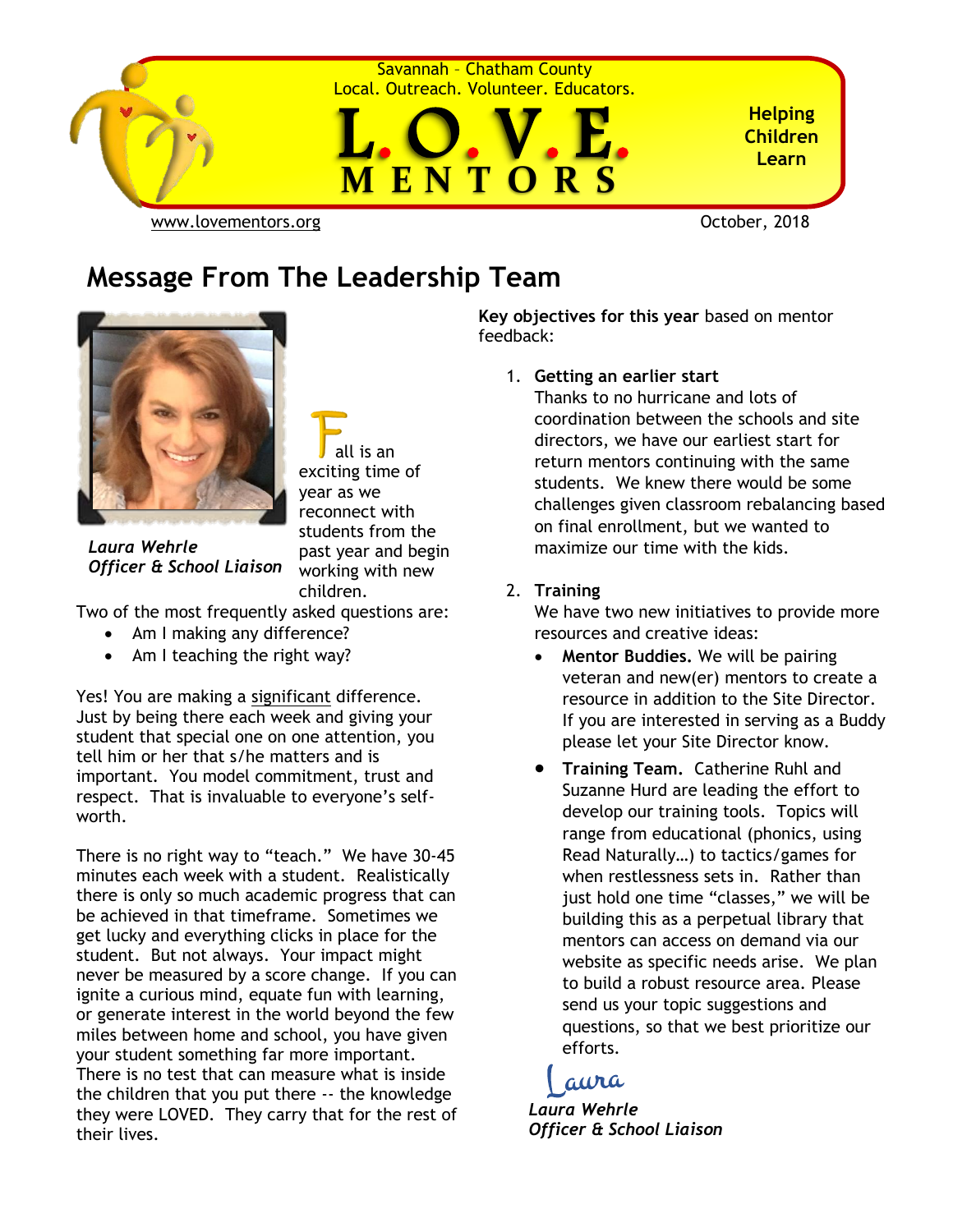## **Welcome New Mentors 25 New Mentors Join Us For The Fall, 2018**

 n September 10, the L.O.V.E. Information and Orientation meeting attracted nearly thirty potential new mentors. Twenty-five have submitted their volunteer forms; several others are still thinking it over. Despite our warning about the challenges they might face and the importance of being faithful to showing up every week, only a few walked away.

Each new mentor has been allocated to a Site Director to work on scheduling and specific student assignments. If a new mentor desires, the Site Director will also pair them with an experienced mentor to help with the transition to their role and to the unique arrangements at their school.

New Volunteers learn about L.O.V.E. from friends and from the several articles that are carried by *TWATL* and *The Landings Journal*. We are also grateful for the publicity we receive via church newsletters on Skidaway and downtown. The faith communities let their congregations know that L.O.V.E. provides a special opportunity for one-to-one work -- Helping Children Learn.

#### **Sesame Street Comes To L.O.V.E. Book Fair & Special Speaker Event**

**Monday, October 29 at 3:30 p.m. at SIUMC**

ou will not want to miss this very special event featuring Fran Brill Kelly puppeteer on Sesame Street. She will talk to us about how Sesame Street worked to fulfill their mission of helping minority children learn without

knowing they were learning. She will share how they sought to engage children with fun, laughter and caring. She will begin speaking at 4:00.

The Book Fair begins at 3:30 and gives all mentors the opportunity to select books for their students. Once the students read the book, they may take the book home as their very own. For many children this may be the only book they have.

## **Introducing Our New Training Co-Chairs**

 atherine Ruhl and Suzanne Hurd are both career classroom teachers who will share their experience and proven methods that help children learn. They will be providing strategies and methods

which will be posted on the L.O.V.E. website and also by special blast emails. If you are looking for help in a particular area or have a suggestion of what you would like to see included in the training material, please send an email to them at: [lovementorsinc@gmail.com.](mailto:lovementorsinc@gmail.com)

*Dan Malachuk Recruiting Director*







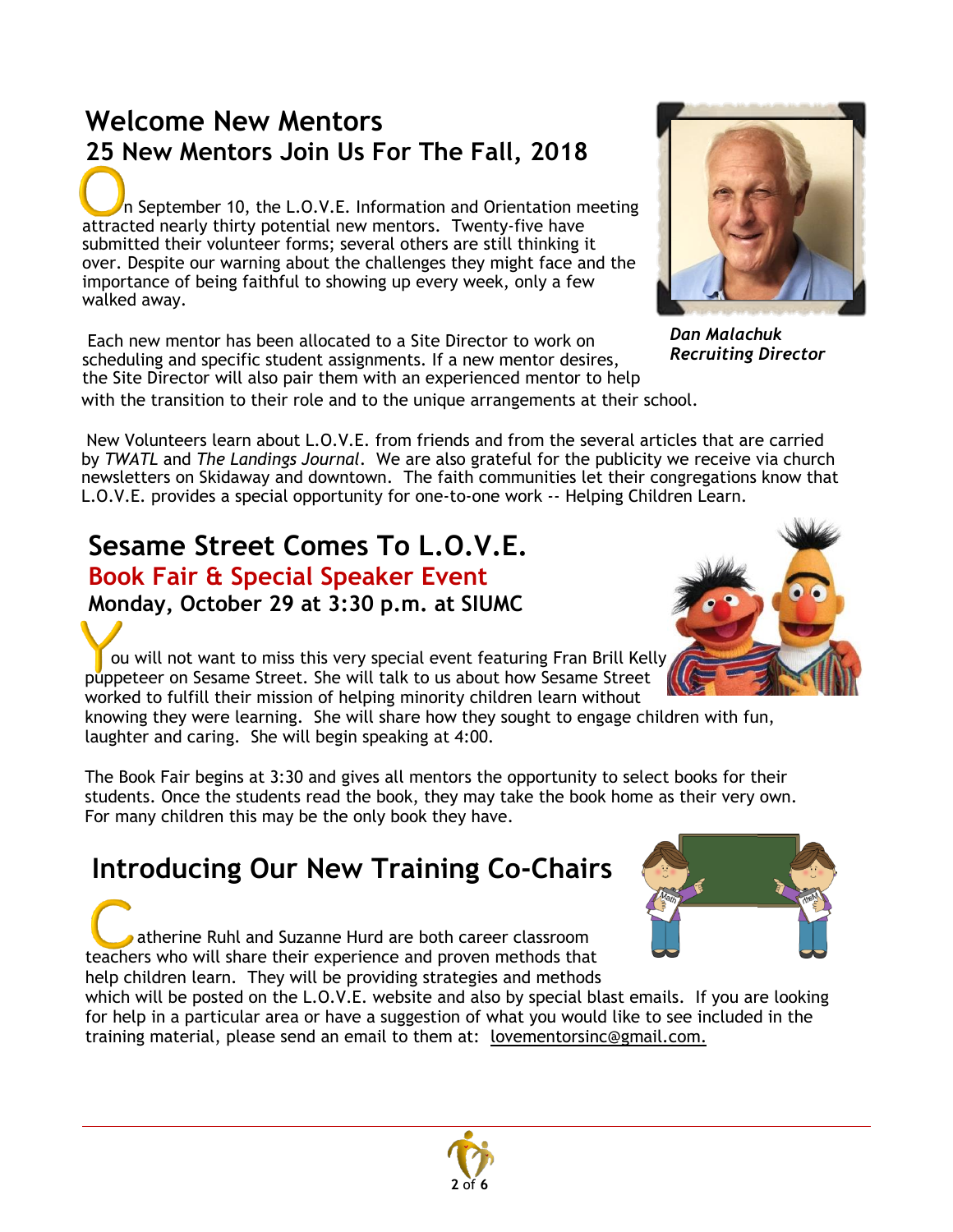#### **New Mentor Buddies**

 .O.V.E. started a program this year to help new mentors feel at ease in their role. Site Directors will pair new mentors  $\sqrt{\sqrt{2}}$ with experienced mentors who can answer their questions and make suggestions about techniques and strategies they



might try. Site Directors are always available to help all mentors in their school.



#### **Looking For More Mentors**

 his past year, 160 L.O.V.E. mentors helped over 300 students. The program was a great success and the schools have asked for even more mentors this year. Last Spring we set up a table at the Village Family Fun Day to spread the word. In September we participated in the Landlovers Opening Reception to reach potential mentors. The most successful recruiting tool we have is You—the Mentors. Please talk to your friends and encourage them to consider joining you as a mentor.

# **Landlovers Reception Family Fun Day**





#### **Introducing Our New Camp Co-Directors**

 elcome to Callie Ryan and Carol Black who will take up leadership of this very successful program. They will be contacting the camp leaders in each school to set the plan for Summer Camp 2019.

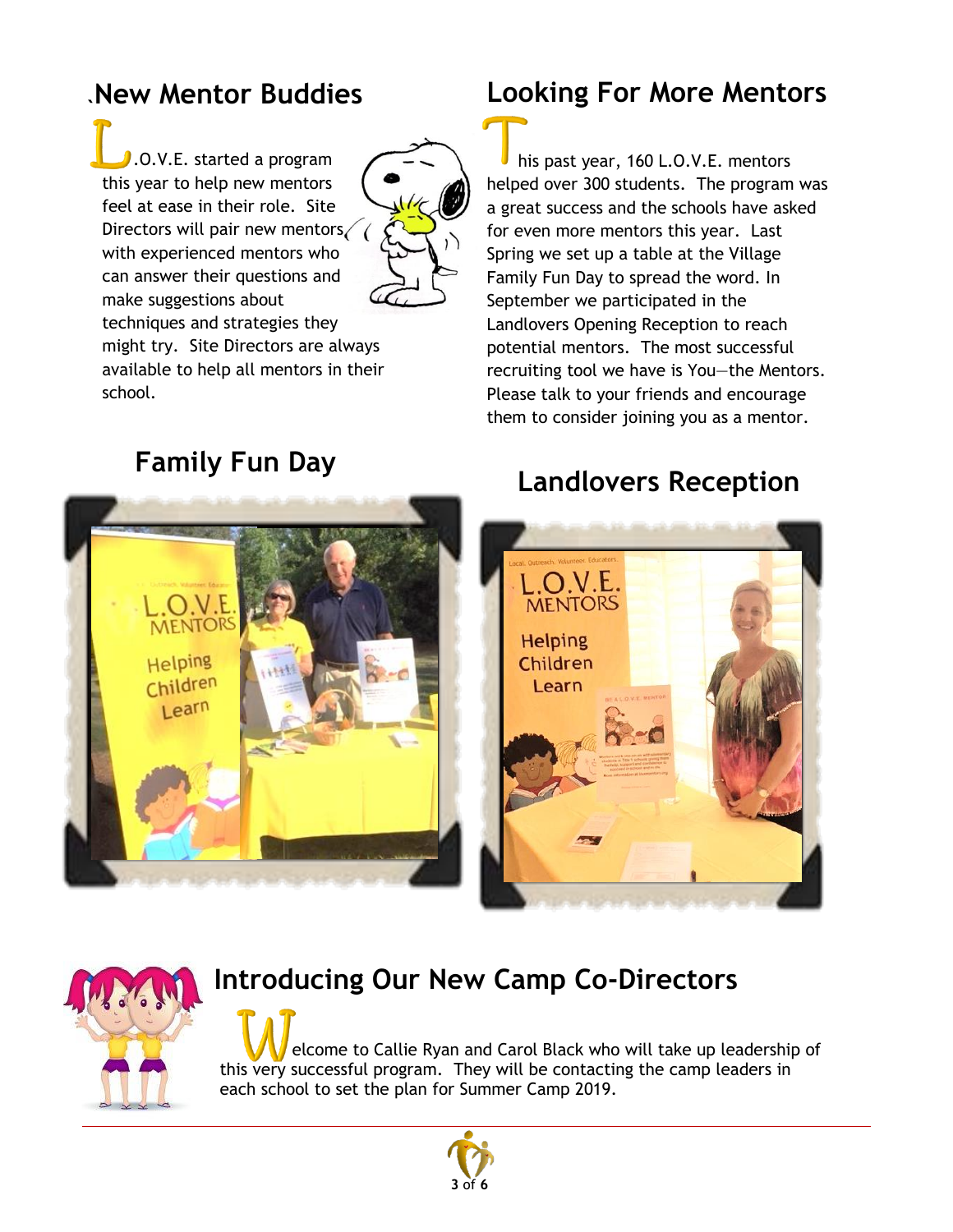## **2018 L.O.V.E. Summer Camp**

 his summer, students from each of the 10 L.O.V.E. schools attended camp. Of the 107 attendees, 54 attended the entire summer. Gadsden sent the most students with 21 and Isle of Hope and Hodge each sent nine.





Thanks to you, a child

was able to go to L.O.V.E. Camp and experience the excitement of looking for a shooting star in the night sky over Tybee. Just think how a young girl must have felt as she overcame her fear and learned how to swim at L.O.V.E. Camp. Another camper proudly brought home an original sculpture created under the watchful eye of an instructor at the Savannah Art Camp. Yes, thanks to you, the parents of 107 children were able to start their day knowing their camp bound children would be safe, having fun learning and growing.

We are most thankful for all those who devoted time, talent and resources to make the camp experience a success. The

Camp Coordinators at each school managed the registration process and enabled such a high level of participation. Many sponsors donated resources that made camp possible.

And thanks to you, our mentors, who care for the children throughout the year and who encourage them and their parents to consider L.O.V.E. Summer Camp as a wonderful opportunity for their children. THANK YOU!!

*Bill Monroe Camp Director Ex-Officio*





to BILL MONROE

Who has headed up the L.O.V.E. camp program for the past 12 years. We give a special big thank you!

He has done an extraordinary job growing this program and making summer a special time for so many children.

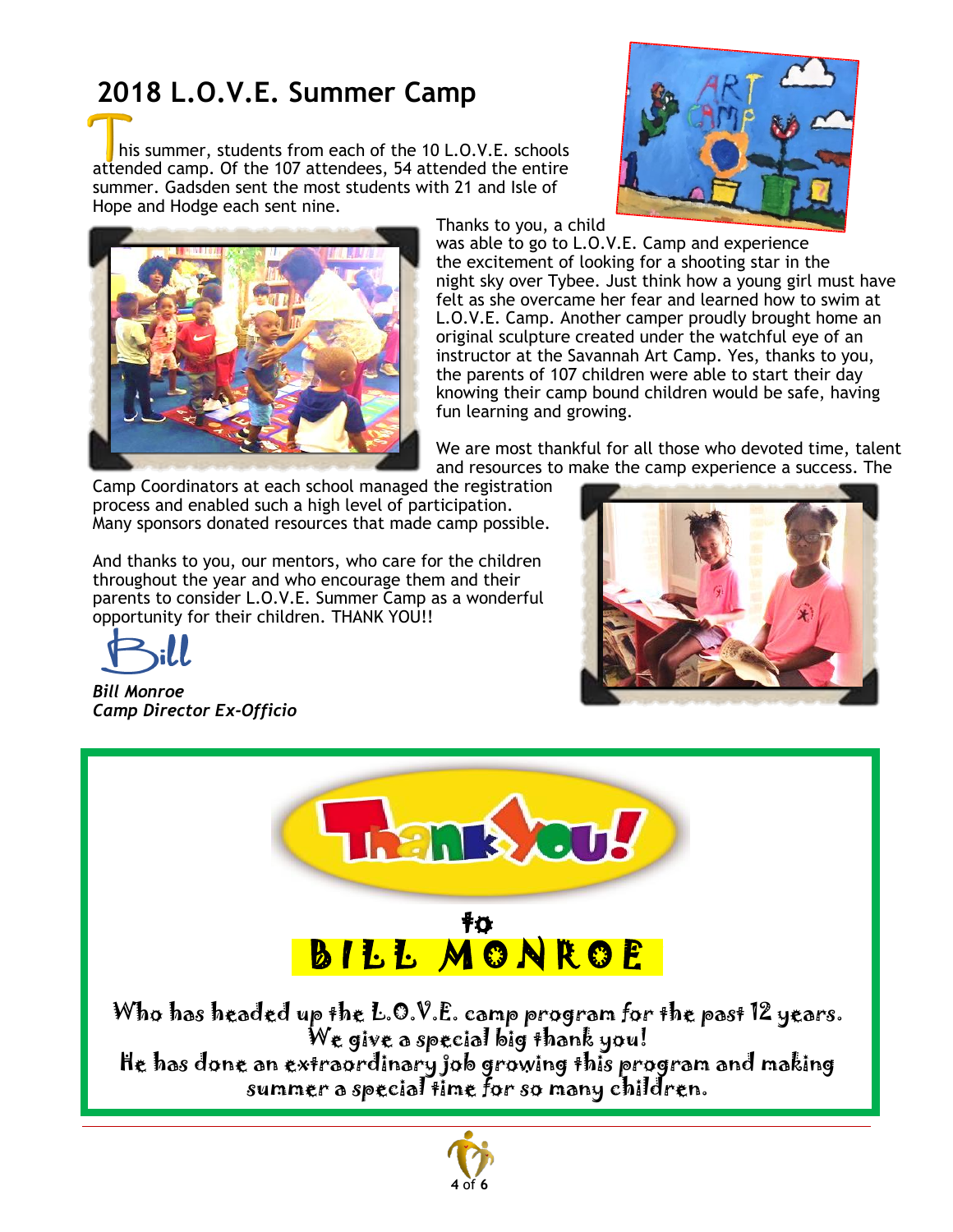## **Remember The Yellow Letters**

 entors should establish communication with teachers and parents by sending Yellow Letters. For new mentors the letters are in the Mentor Binder, and for returning mentors the Site Director will give them to mentors. One letter is for the classroom teacher and the other two are for the parents (one to keep and one to be returned to you). Each letter explains who you are, when you will be mentoring each week and how to contact you. Parent letters go home via the homework folder.

#### **PLEASE FILL OUT THE LETTERS AND PASS THEM TO THE CLASSROOM TEACHER.**



#### **All Mentors Are Mandatory Reporters**



#### **What Does This Mean?**

 $\triangleright$  f a child says something, or if you see some physical evidence that suggests the child might be in trouble, you MUST report this to the principal or counselor. Do not ask the child any further questions about the situation, just tell them this is information you should report to the appropriate person. The professional staff will handle it from there.

Do not, under any circumstances, try to intervene.

#### **We Are On Facebook!**

ur new Facebook page is up and running. Take a look and give us a LIKE! <https://www.facebook.com/Love-Mentors-Savannah-490586461310160/>